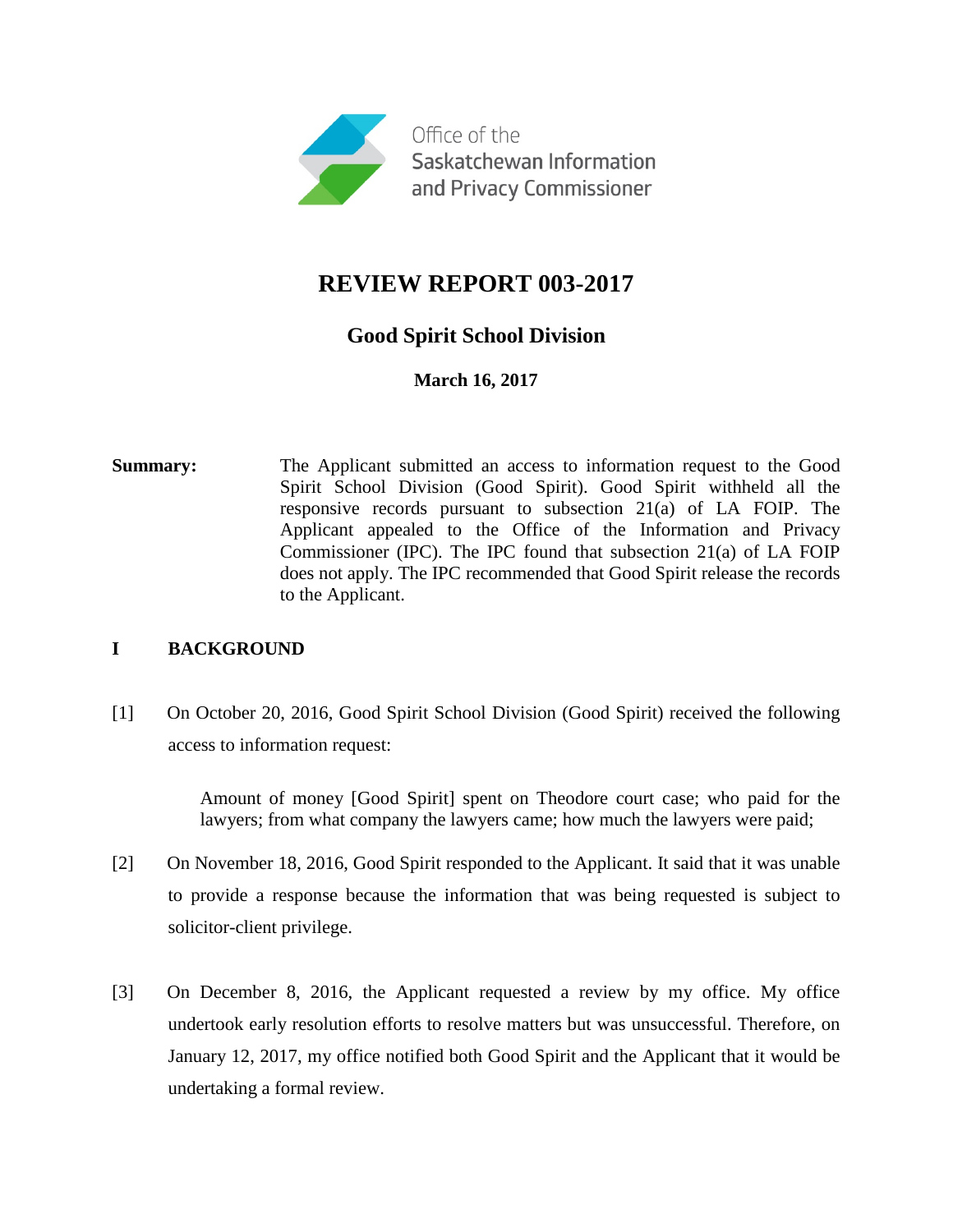#### **II RECORDS AT ISSUE**

- [4] Good Spirit identified 25 pages of responsive records, all of which were withheld in full under subsection 21(a) of *The Local Authority Freedom of Information and Protection of Privacy Act* (LA FOIP).
- [5] Page 1 is Good Spirit's accounts payable invoice history report (the report). This report is a chart with rows and columns. The columns are entitled Vendor, Vendor Name, Invoice #, Purchase Order #, Expense Amount, Due Date, Voucher #, and "Bnk/Typ". At the bottom of the report is the total expense amount paid to the vendor (the law firm).
- [6] Page 2 is a summary of the levy paid by public school divisions for litigation purposes.
- [7] Pages 3 to 25 are the board member indemnity and expense forms.

#### **III DISCUSSION OF THE ISSUES**

[8] Good Spirit qualifies as a local authority pursuant to subsection 2(f)(viii) of LA FOIP.

#### **1. Does subsection 21(a) of LA FOIP apply to the record?**

- [9] Subsection 21(a) of LA FOIP provides:
	- 21 A head may refuse to give access to a record that:
		- (a) contains information that is subject to solicitor-client privilege;
- [10] In order for subsection 21(a) of LA FOIP to apply, the following three-part test must be met:
	- 1. The record must be a communication between solicitor and client,
	- 2. The communication must entail the seeking or giving of legal advice,
	- 3. The communication must be intended to be confidential.
- [11] In its submission, Good Spirit cited page 59 of my office's *IPC Guide to Exemptions* as its argument why subsection 21(a) of LA FOIP applies to the records. It says: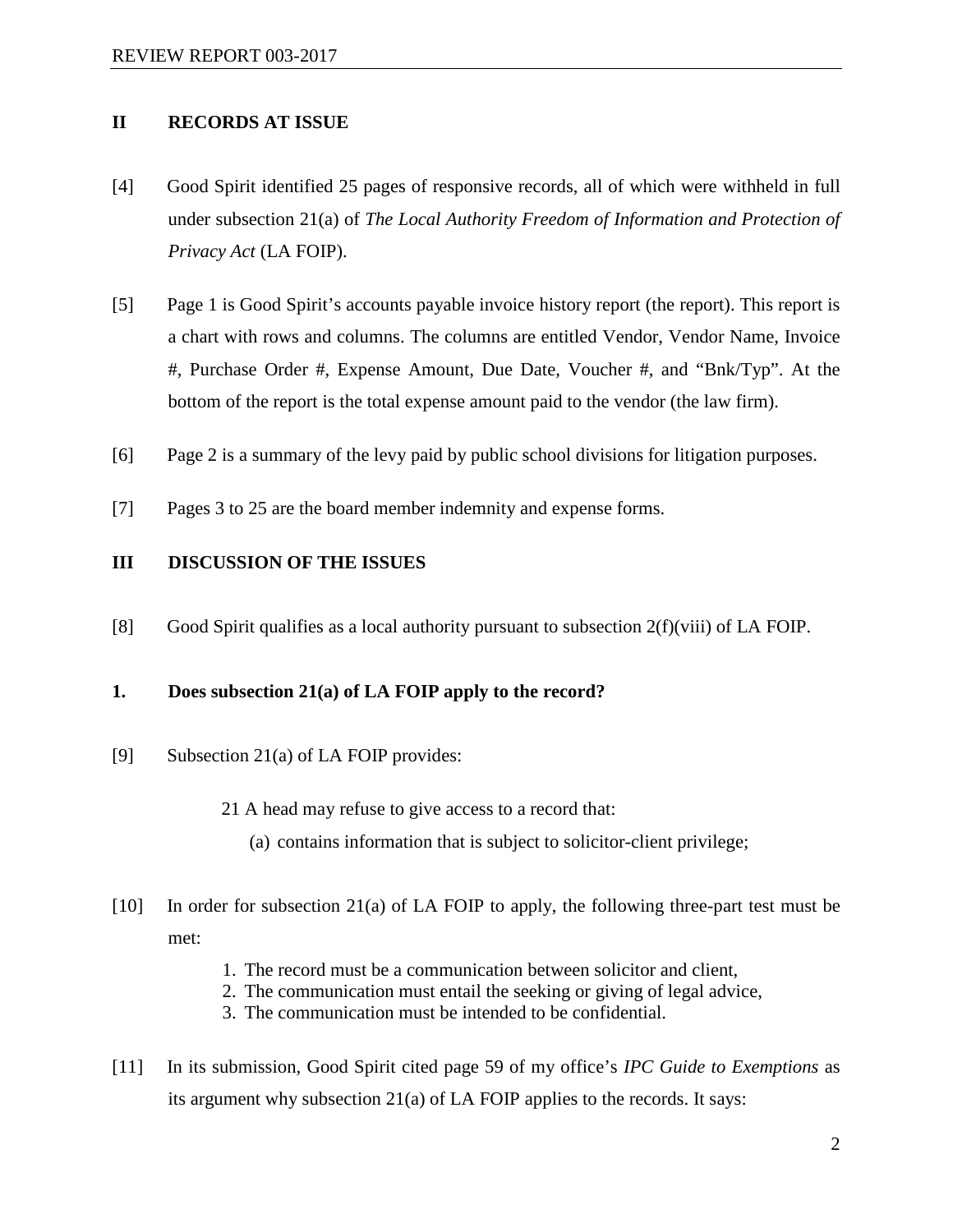The record being requested ask for how much the lawyers were paid. As indicated in the IPC Guide to Exemptions for FOIP and LA FOIP, on page 59, Solicitor-client [sic] privilege may apply to a lawyer's bill of accounts including the detail. It goes on further to indicate however, the total amount of the bill and the letterhead of the law firm may not be.

[12] As noted above, there are three different types of records at issue. The analysis below will examine each type of record separately to determine if subsection 21(a) of LA FOIP applies.

#### **Page 1 – Good Spirit's accounts payable invoice history report**

- [13] Page 1 is Good Spirit's accounts payable invoice history report. A description of this report appears in the "Records at Issue" section.
- [14] My office considered invoices issued by law firms to their clients in Review Reports 052- 2013 and 280-2016 & 281-2016. Those Review Reports cited the Supreme Court of Canada's decision *Maranda v. Richer*, [2003] 3 S.C.R. 193, 2003 SCC 67 that asserted that there is a presumption of privilege for lawyers' bills of account. This presumption, though, can be rebutted. In *School District No. 49 (Central Coast) v. British Columbia (Information and Privacy Commissioner)*, 2012 BCSC 427, the Supreme Court of British Columbia provides a two-step process for the British Columbia's Commissioner in reviewing the presumption of privilege at paragraph [126]:

He should have started from the presumption that privilege did apply, and examined the documents and information to determine if it might be possible for an assiduous inquirer to use the information provided to draw possible inferences…. Once raised, the presumption should have remained in place until the Acting Commissioner was satisfied it was rebutted.

[15] However, even when a public body raises privilege over lawyers' bills of account, the Supreme Court of British Columbia asserts that the adjudicator in the matter must be satisfied that the billing information relate to litigation expenditures based on the context of the information or a review of the records at paragraph [122]: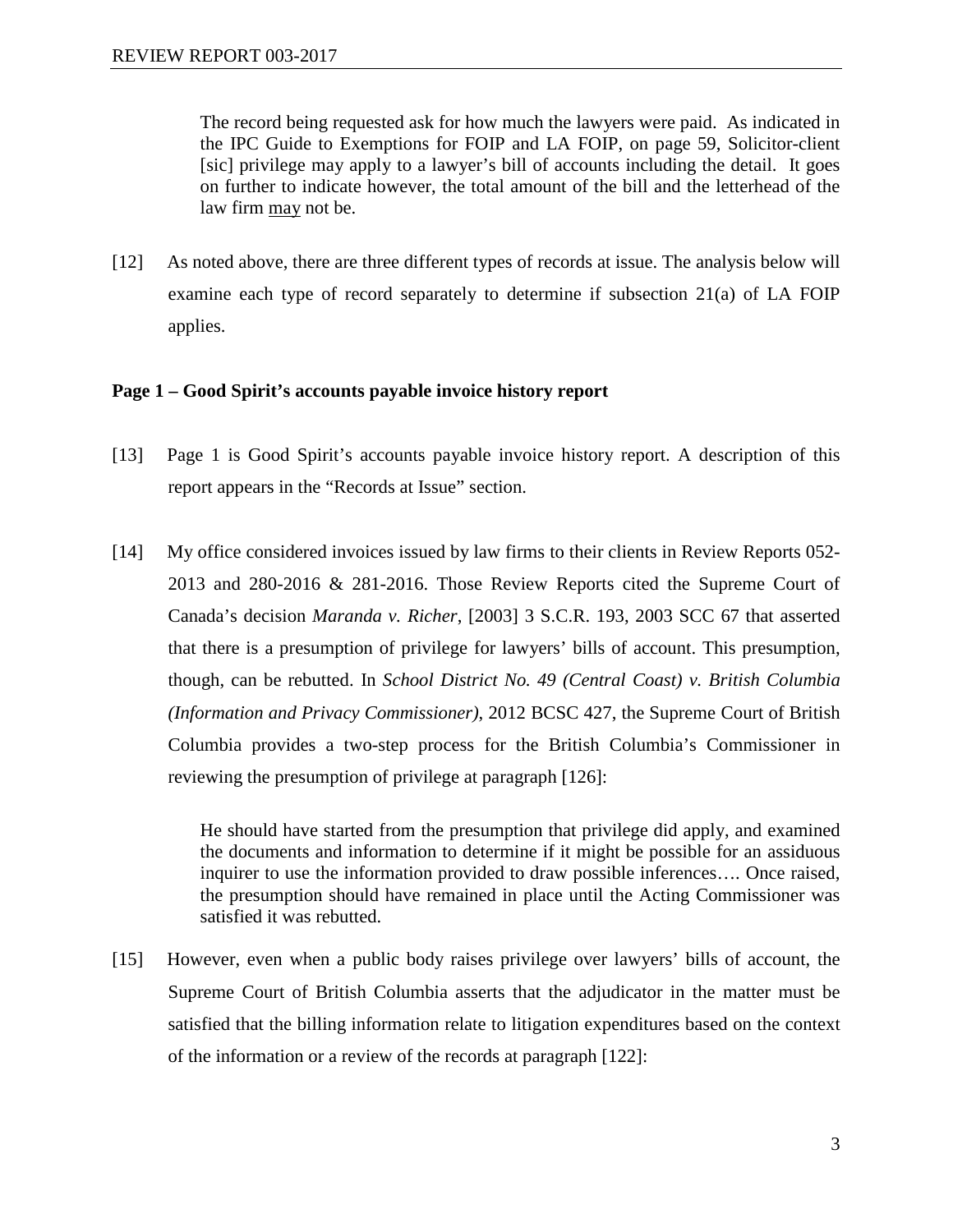While the presumption will not create an evidentiary burden in every case, it may do so **where either the context of the information or a review of the records satisfies the adjudicator that the document does contain billing information relating to litigation expenditures**. Where that is the case, the presumption of privilege will prevail unless it is rebutted by evidence or argument that is sufficient to satisfy the adjudicator that there is no reasonable possibility that disclosure of the amount of the fees paid will directly or indirectly reveal any communication protected by the privilege and that an assiduous inquirer, aware of background information, could not use the information requested to deduce or otherwise acquire privileged communications.

[emphasis added]

- [16] When determining whether the presumption of privilege prevails or is rebutted, my office can consider arguments from applicants. Applicants, though, are at a disadvantage when having to make arguments for why privilege does not exist to information they cannot see in their efforts to rebut the presumption. The Alberta Office of the Information and Privacy Commissioner (AB IPC) acknowledges this disadvantage. In Order F2010-007, the AB IPC reviewed the lawyer's bills of account to determine whether or not the information requested by the Applicant is protected by privilege or if it is neutral information.
- [17] In this case, the Applicant has not provided my office with any argument to rebut the presumption of privilege. Therefore, borrowing the two-step process set out by the Supreme Court of British Columbia, my office must examine the record and determine if the information on page 1 could lead an assiduous inquirer to use the information provided to draw possible inferences regarding legal advice sought or given between a solicitor and Good Spirit.
- [18] Page 1, in this case, is not a lawyer's bill of account. It is a report, generated by Good Spirit, that contains the following columns:
	- 1. Vendor,
	- 2. Vendor Name,
	- 3. Invoice #,
	- 4. Purchase Order #,
	- 5. Expense Amount,
	- 6. Due Date,
	- 7. Voucher #, and
	- 8. "Bnk/Typ".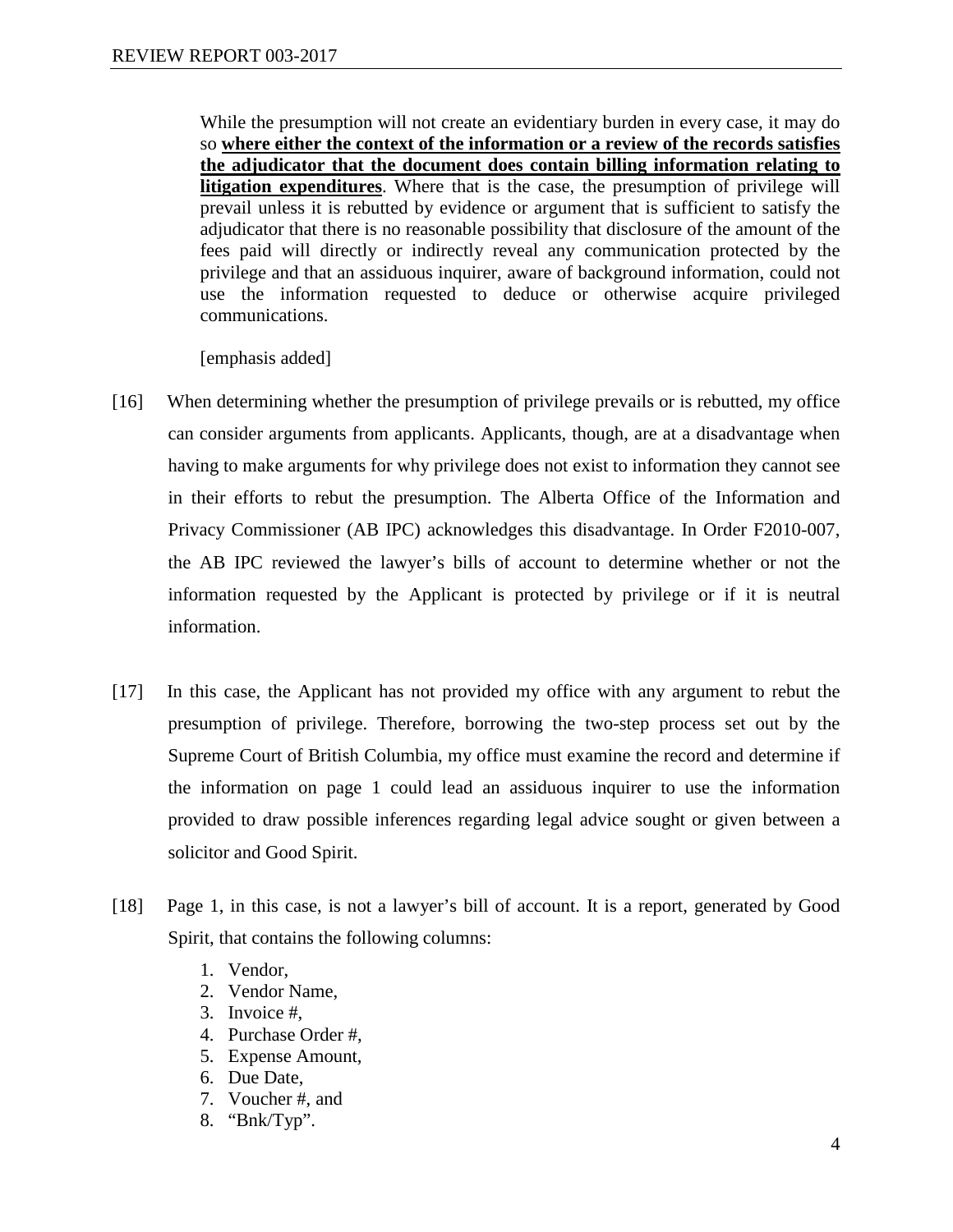- [19] First, I need to decipher which of the above information would be contained with a lawyer's bill of account. Then, I need to determine which of the information qualify as communication between solicitor and client that is protected by privilege.
- [20] The vendor, purchase order #, voucher # and "Bnk/Typ" appear to be information that is specific to Good Spirit's accounting system. Such information would not be information contained within a lawyer's bill of account. Since it would not be in a bill of account, then it would not be a communication between a solicitor and client. Therefore, I find that such information is not subject to solicitor-client privilege.
- [21] The Vendor Name column contains the name of the law firm Good Spirit made payments to. The Applicant requested "from what company the lawyers came". In this case, revealing the name of the law firm does not reveal the nature of the advice being sought or given. As such, I find that the name of the law firm is not subject to solicitor-client privilege. Furthermore, the names of the lawyers that acted on behalf of Good Spirit is published in the following court decisions: *Good Spirit School Division No. 204 v Christ the Teacher Roman Catholic Separate School Division No. 212*, 2016 SKQB 148, *Good Spirit School Division no 212, 2012 SKQB 343*, *Christ the Teacher Roman Catholic Separate School Division No. 212 v Good Spirit School Division No 204, 2012 SKCA 99*. Determining which "company the lawyers came" is not difficult to determine using publicly available information when the names of the lawyers are already known. I find that such information would not reveal privileged information.
- [22] The Invoice # column contains invoice numbers of the many invoices issued by the law firm. The invoice number itself does not reveal the nature of advice sought or given. I find that such information would not reveal privileged information.
- [23] The Expense Amount column contains the amount paid by Good Spirit for each invoice. In Order PO-2484, the Ontario Office of the Information and Privacy Commissioner (ON IPC) set out two questions to assist in determining if the amount in fees paid could reveal privileged information:

Accordingly, in determining whether or not the presumption has been rebutted, the following questions will be of assistance: (1) is there any reasonable possibility that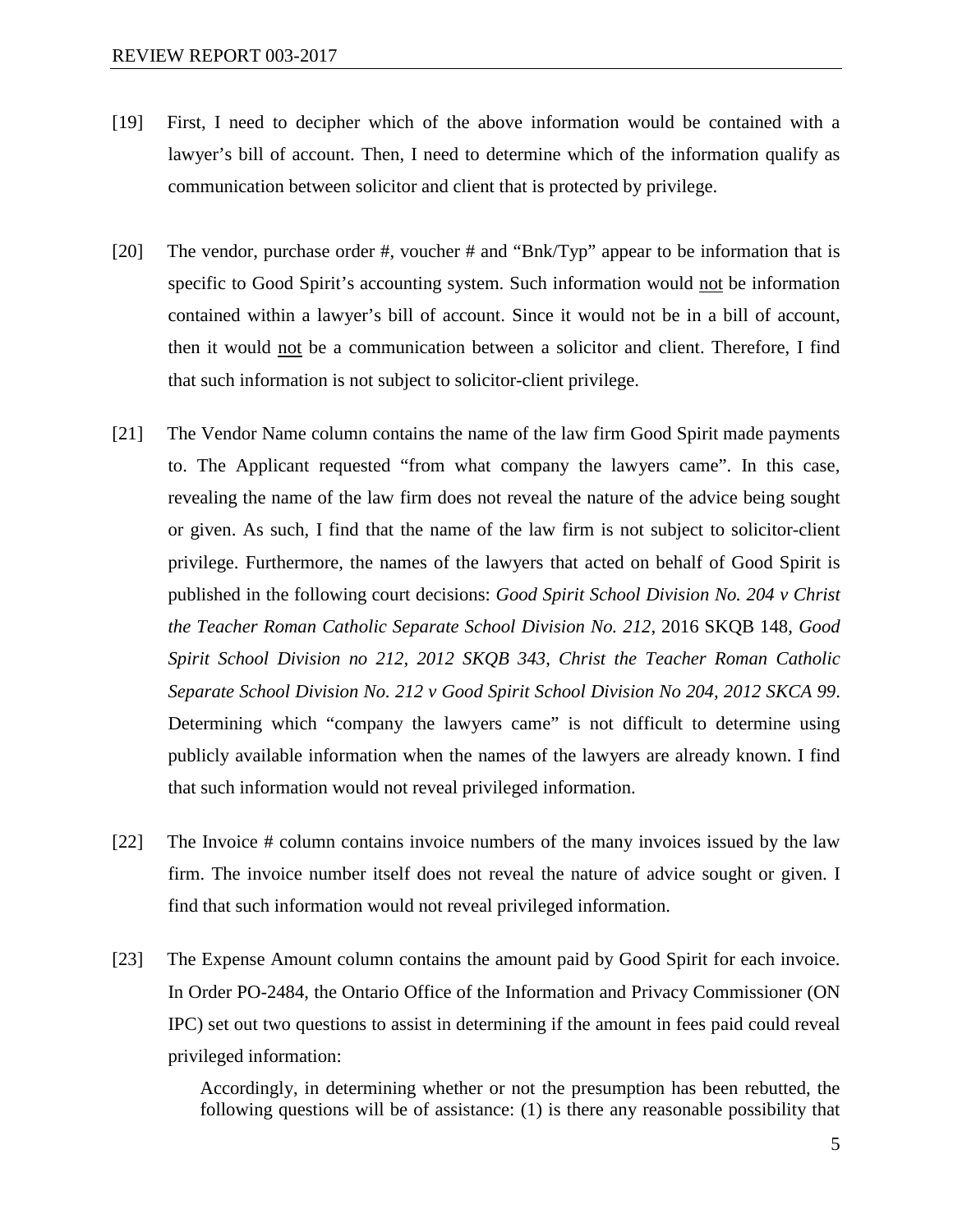disclosure of the amount of the fees paid will directly or indirectly reveal any communication protected by the privilege? (2) Could an assiduous inquirer, aware of background information, use the information requested to deduce or otherwise acquire privileged communications? If the information is neutral, then the presumption is rebutted. If the information reveals or permits solicitor-client communications to be deduced, then the privilege remains.

- [24] Based on a review of the invoices itemized on page 1, the fees appear to be invoice totals. There is no description for what the fees are for. Based on the invoice totals themselves, I find that there is not any reasonable possibility that disclosure of the amount of the fees paid would reveal any communication protected by privilege.
- [25] Finally, the Due Date column contains the due date for each invoice. The due date is merely a date in which the law firm expects payment for the invoice. It does not reveal the date in which legal advice was sought or given. I find there is no reasonable possibility that disclosing the due date of an invoice would reveal privileged information.
- [26] In summary, I find that subsection 21(a) of LA FOIP does not apply to any portion of page 1.

#### **Page 2 – Litigation Levy Summary**

[27] Page 2 is a summary of the levy paid by public school divisions for litigation purposes. In its submission, Good Spirit described page 2 as follows:

> Our records would include the amount that GSSD paid as part of a levy collected for the litigation by the Public Section as a whole.

- [28] Good Spirit explains that Public Section is an organization that represents 16 school divisions in Saskatchewan. Public Section engaged a solicitor to represent the school divisions in the Theodore court case.
- [29] When I consider the test to determine if subsection 21(a) of LA FOIP applies, I note that page 2 is not a record between a solicitor and client. It is a record of the levy paid by school divisions to Public Section. Such information is different from information that is presented on page 1. Page 1 is information that would appear on an invoice issued by a law firm to its client. Page 2, however, details the amount of money each school division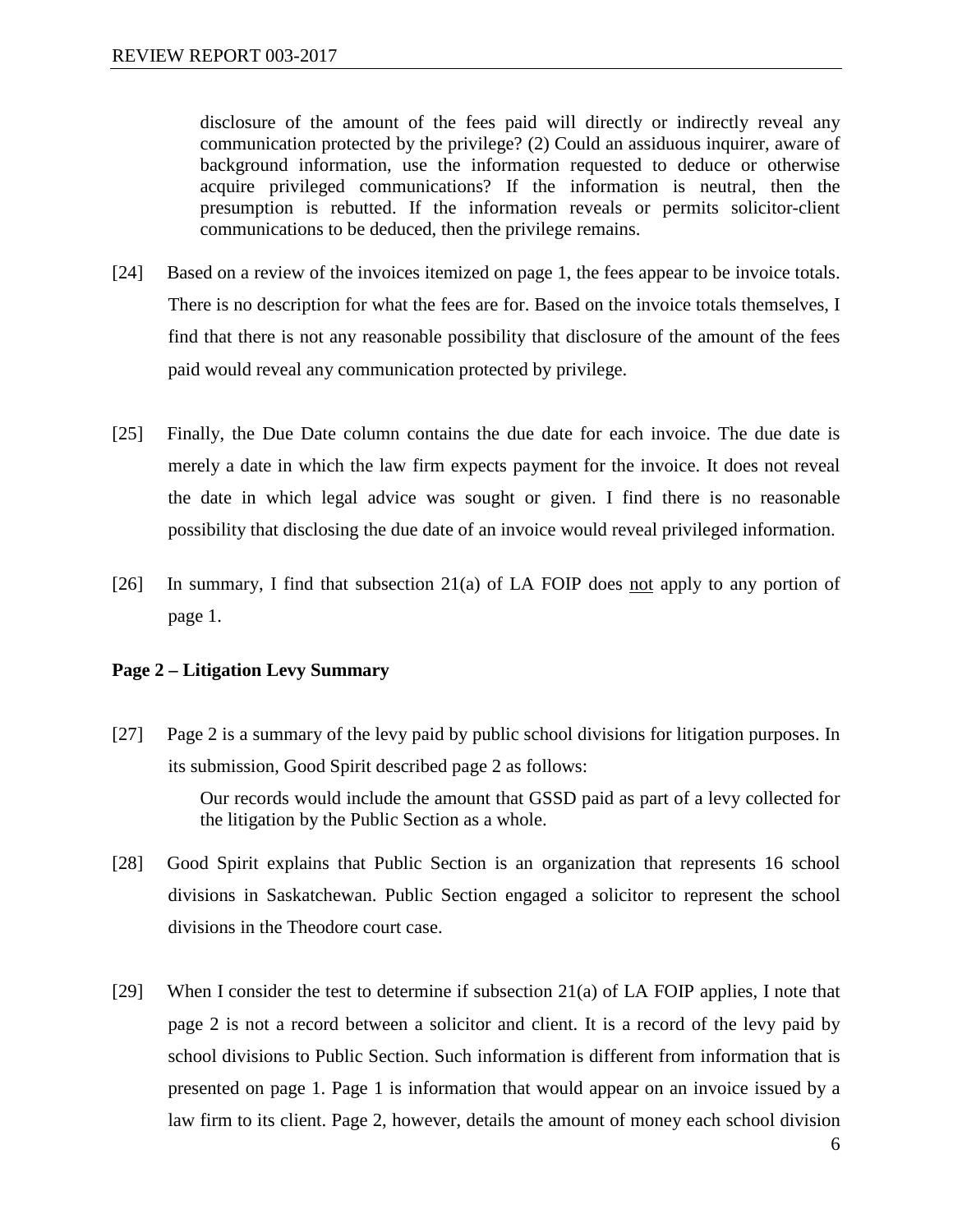paid to Public Section. Order PO-2435 by the Ontario Office of the Information and Privacy Commissioner provides that the role of access to information legislation is to promote government accountability and transparency, including information about the expenditures of taxpayer money:

The role of access to information legislation in promoting government accountability and transparency is even more compelling when, as in this case, the information sought relates directly to government expenditure of taxpayer money. This was most recently emphasized by the Commissioner, Dr. Ann Cavoukian, in Order MO-1947. In that order, Dr. Cavoukian ordered the City of Toronto to disclose information relating to the number of legal claims made against the city over a specific period of time, and the amount of money paid in relationship to those claims. In ordering disclosure, the Commissioner stated the following:

It is important, however, to point out that citizens cannot participate meaningfully in the democratic process, and hold politicians and bureaucrats accountable, unless they have access to information held by the government, subject only to necessary exemptions that are limited and specific. Ultimately, taxpayers are responsible for footing the bill for any lawsuits that the City settles with litigants or loses in the courts.

[30] Further, page 2 is not a communication that entails the seeking or giving of legal advice. Therefore, I find that subsection 21(a) of LA FOIP does not apply.

### **Pages 3 to 25 – Board Member Indemnity and Expense Claim forms**

[31] Pages 3 to 25 are Indemnity and Expense Claim forms filled out by board members of Good Spirit. In its submission, Good Spirit explained these forms as follows:

> …there are payments of indemnity and expenses paid to Good Spirit School Division trustees in carrying out their role as trustees of a board that is a member of the Public Section with regards to the litigation.

[32] When I consider the test to determine if subsection 21(a) of LA FOIP applies, I note that pages 3 to 25 are not records between a solicitor and client. Furthermore, the information on these pages do not entail the seeking or giving of legal advice. Therefore, I find that subsection 21(a) of LA FOIP does not apply to pages 3 to 25.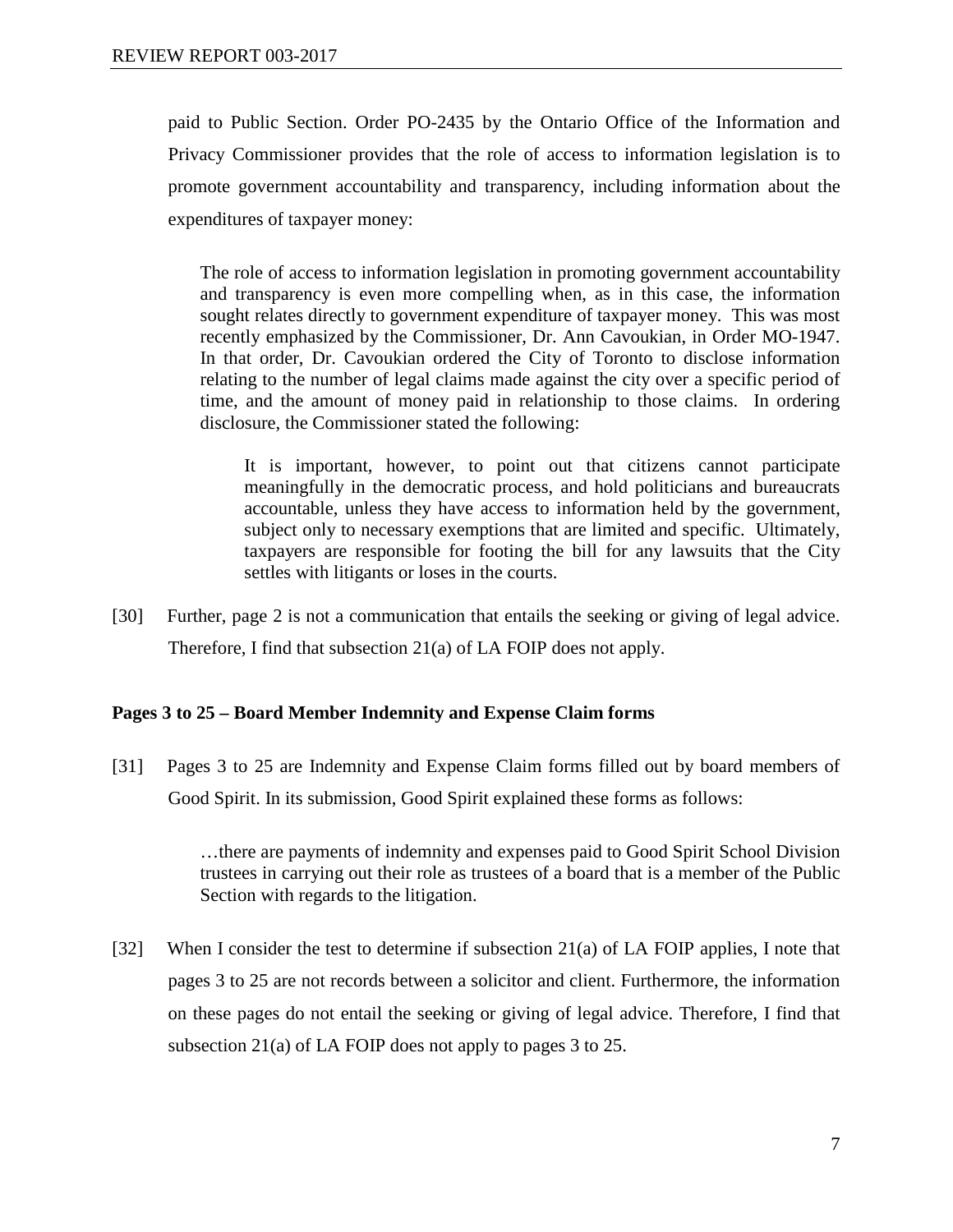- [33] In the course of this review, my office recommended that Good Spirit release pages 1 to 25 in their entirety. GSSD responded that it would release the following information within the records:
	- 1) Good Spirit's contribution to the Public Section for litigation fees,
	- 2) the name of the lawyer paid by Good Spirit on behalf of Public Section, and
	- 3) the board member indemnity and expense forms.
- [34] It said it will not, at this time, release the following documents:
	- 1) The Accounts Payable history which identifies the total amount paid to the lawyer on behalf of the Public Section,
	- 2) the listing of the member boards and the contribution of each to the litigation fund of the Public Section.
- [35] Good Spirit summarized its position that it would release information that pertains to its responsibilities and litigation expenditures. It said that requests for information regarding other Public Section "member boards" should be addressed to each of the member boards.
- [36] My offices' recommendation that Good Spirit release pages 1 to 25 in their entirety still stands. This is because section 5 of LA FOIP gives every person a right to access records that are in the possession or under the control of a local authority. While some of the information within pages 1 to 25 is about member boards other than Good Spirit, the records are in the possession of Good Spirit. Therefore, the Applicant has a right to the records. While this right is subject to limited and specific exemptions, I find that none of the exemptions listed in Part III of LA FOIP applies.

#### **IV FINDINGS**

- [37] I find that subsection 21(a) of LA FOIP does not apply to page 1.
- [38] I find that subsection 21(a) of LA FOIP does not apply to page 2.
- [39] I find that subsection 21(a) of LA FOIP does not apply to pages 3 to 25.